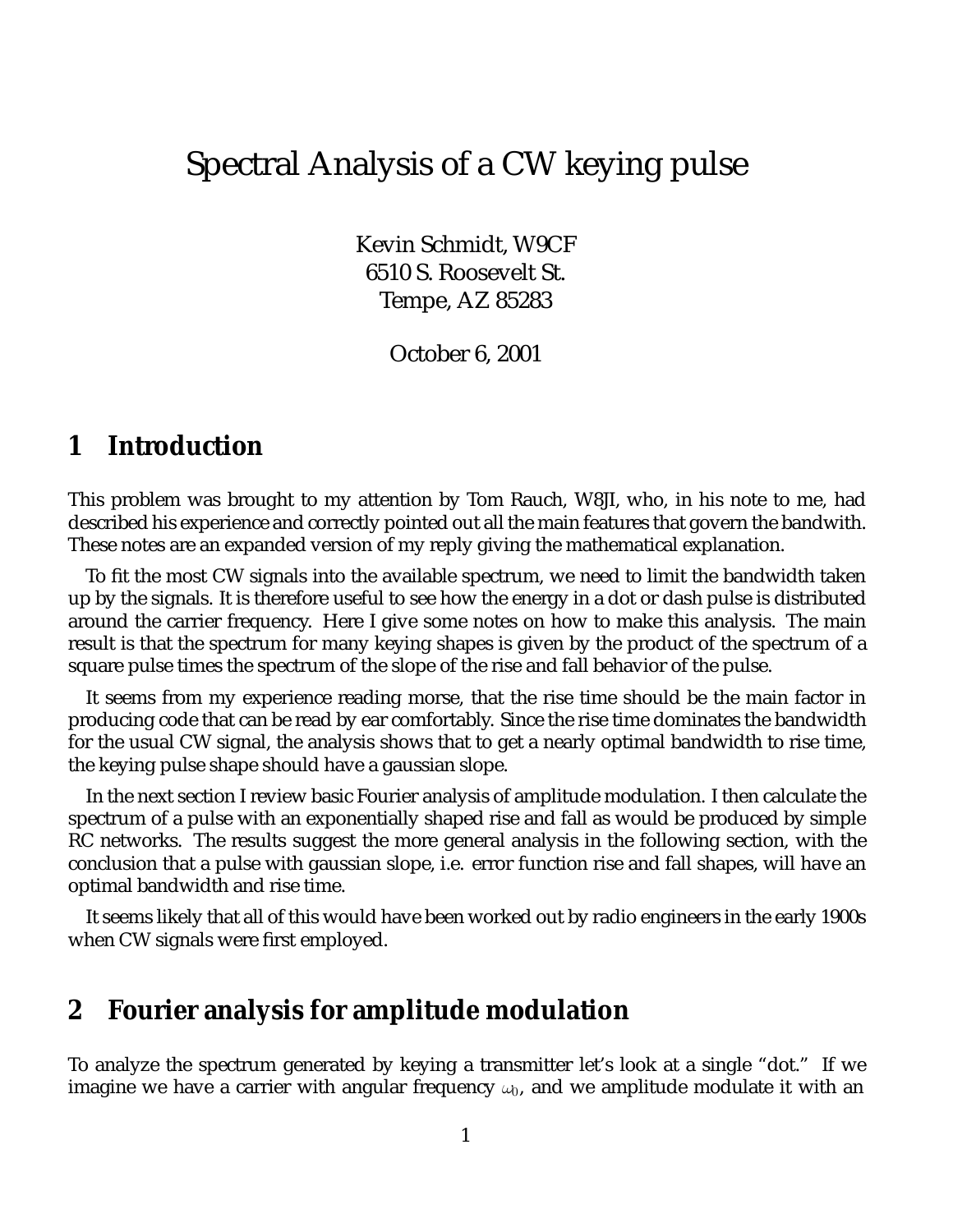envelop A(t), we get the amplitude of the signal from the transmitter is

$$
f(t) = A(t)\cos(\omega_0 t) \tag{1}
$$

To calculate the energy spectrum we Fourier transform this to get

$$
\tilde{f}(\omega) = \int_{-\infty}^{\infty} dt A(t) \cos(\omega_0 t) e^{i\omega t} = \frac{1}{2} \left[ \tilde{A}(\omega - \omega_0) + \tilde{A}(\omega + \omega_0) \right]
$$
 (2)

where

$$
\tilde{A}(\omega) = \int_{-\infty}^{\infty} dt A(t) e^{i\omega t} . \tag{3}
$$

In the usual case, the modulation  $A(t)$  contains frequency components much smaller than the carrier frequency. Therefore the  $\tilde{A}(\omega + \omega_0)$  is negligible and can be ignored. The energy spectrum of the amplitude modulated signal is therefore given by

$$
P_0(\omega) = \frac{1}{4\pi} |\tilde{A}(\omega - \omega_0)|^2
$$
 (4)

and since  $A(t)$  is real,  $\tilde{A}(\omega) = \tilde{A}^*(-\omega)$ , and the sidebands are symmetric around the carrier frequency.

It is convenient to write

$$
P(\omega) = P_0(\omega + \omega_0) \tag{5}
$$

so that  $\omega$  here is the frequency difference from the carrier, so that  $P(\omega)$  gives the energy distribution for an angular frequency of  $\omega$  from the carrier angular frequency. I will call  $P(\omega)$  the sideband energy density.

#### **3 Application to Keying Bandwidth**

To get an explicit result, I'll assume an explicit form for a keying waveform. A simple form where the Fourier transforms can be calculated analytically is the case where the wave builds up exponentially (as in the usual  $RC$  circuit) to the carrier value when the key is pressed, and then decays exponetially to zero when the key is released. That is

$$
A(t) = \begin{cases} 0 & t < 0\\ 1 - e^{-t/\tau} & 0 < t < T\\ (1 - e^{-T/\tau})e^{-(t-T)/\tau} & t > T \end{cases}
$$
(6)

where T is the keying pulse width and  $\tau$  is its time constant. A plot of this waveform is shown in figure 1 for the cases where  $\tau$  is 4 milliseconds, and T is 20 and 50 milliseconds.

The fourier transform integral of the amplitude is straightforward and gives

$$
\tilde{A}(\omega) = -\left[e^{i\omega T} - 1\right] \frac{1}{i\omega(i\omega \tau - 1)}
$$
\n(7)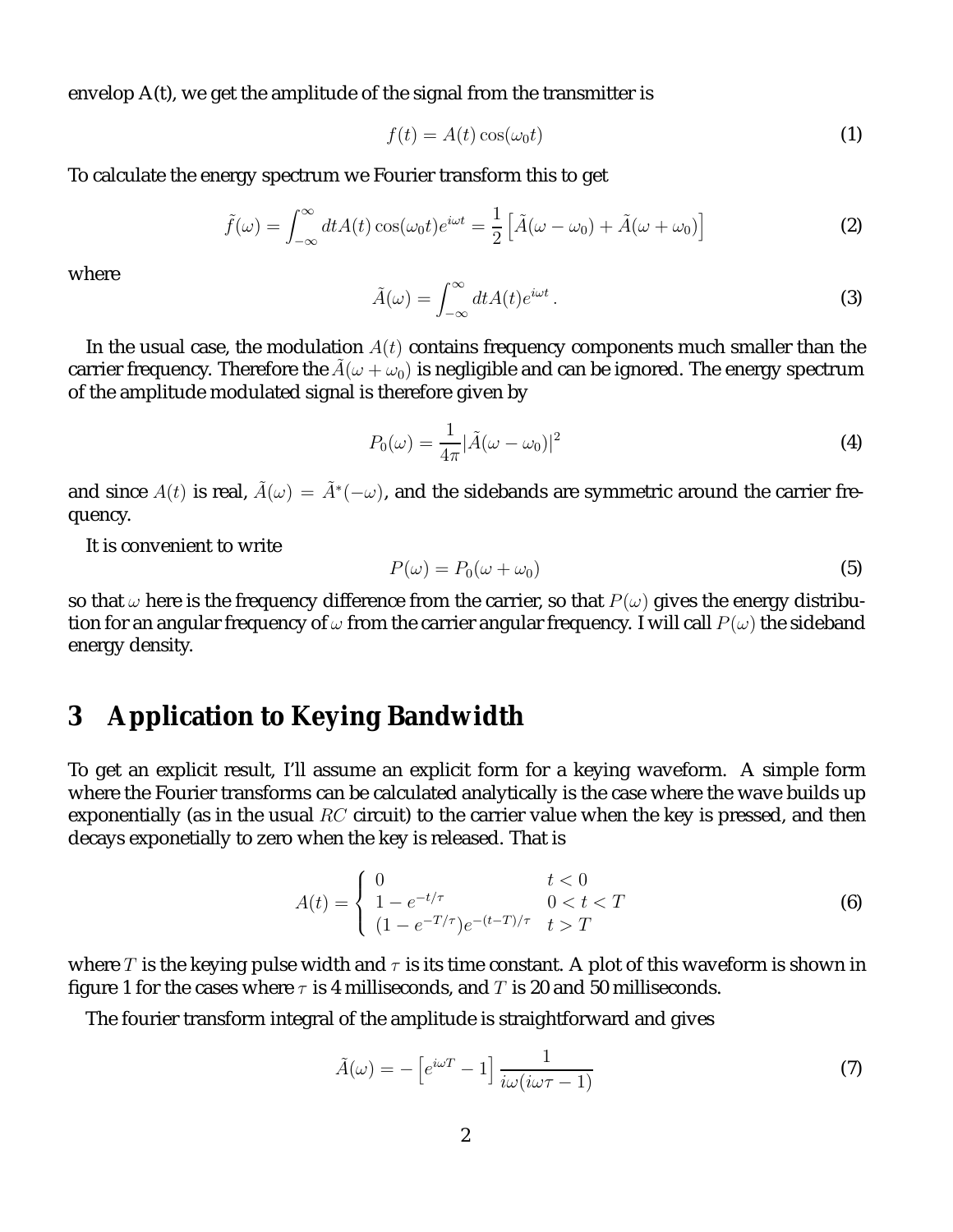Figure 1: The exponential keying waveforms for a time constant  $\tau$  of 4 milliseconds and durations of 20 and 50 milliseconds. The 50 millisecond pulse begins at  $t = 100$  milliseconds to separate it from the 20 millisecond pulse.



so that the sideband energy density) becomes

$$
P(\omega) = \frac{1}{\pi} \frac{\sin^2\left(\frac{\omega T}{2}\right)}{\omega^2} \frac{1}{(1 + \omega^2 \tau^2)}.
$$
\n(8)

So the sideband energy density has two factors. If we measure it in dB relative to some fixed value, we add the logarithms of the factors. The only dependence on  $T$  comes from the first factor. The sin<sup>2</sup> function is always less than or equal to 1, so this will subtract from the other factor which only depends on  $\tau$  the time constant which determines the rise time.

The main features of the sidebands will therefore be given by the rise time, while the length of the pulse will modify those features somewhat.

Figures 2 and 3 show the energy density in dB referenced to the carrier energy density for  $T$  of 20 milliseconds. The curves are plotted together in figure 4. Each curve is plotted versus frequency  $f = \omega/2\pi$ .

Notice that the differences between the 20 millisecond and 50 millisecond pulses are first the energy near the carrier frequency is larger for the longer pulse as needed since it has about 2.5 times as much energy, and second the "ringing" has more oscillations for the longer pulse as expected. The sidebands fall off 12 dB per octave once we are at frequencies beyond about  $1/\tau$ .

The effect of the keying speed on the bandwidth as long as the rise time is small compared to pulse length is the change in shape of the central peak. It does get narrower for slower keying and wider for faster keying, however, the keying speed does not effect the overall bandwidth.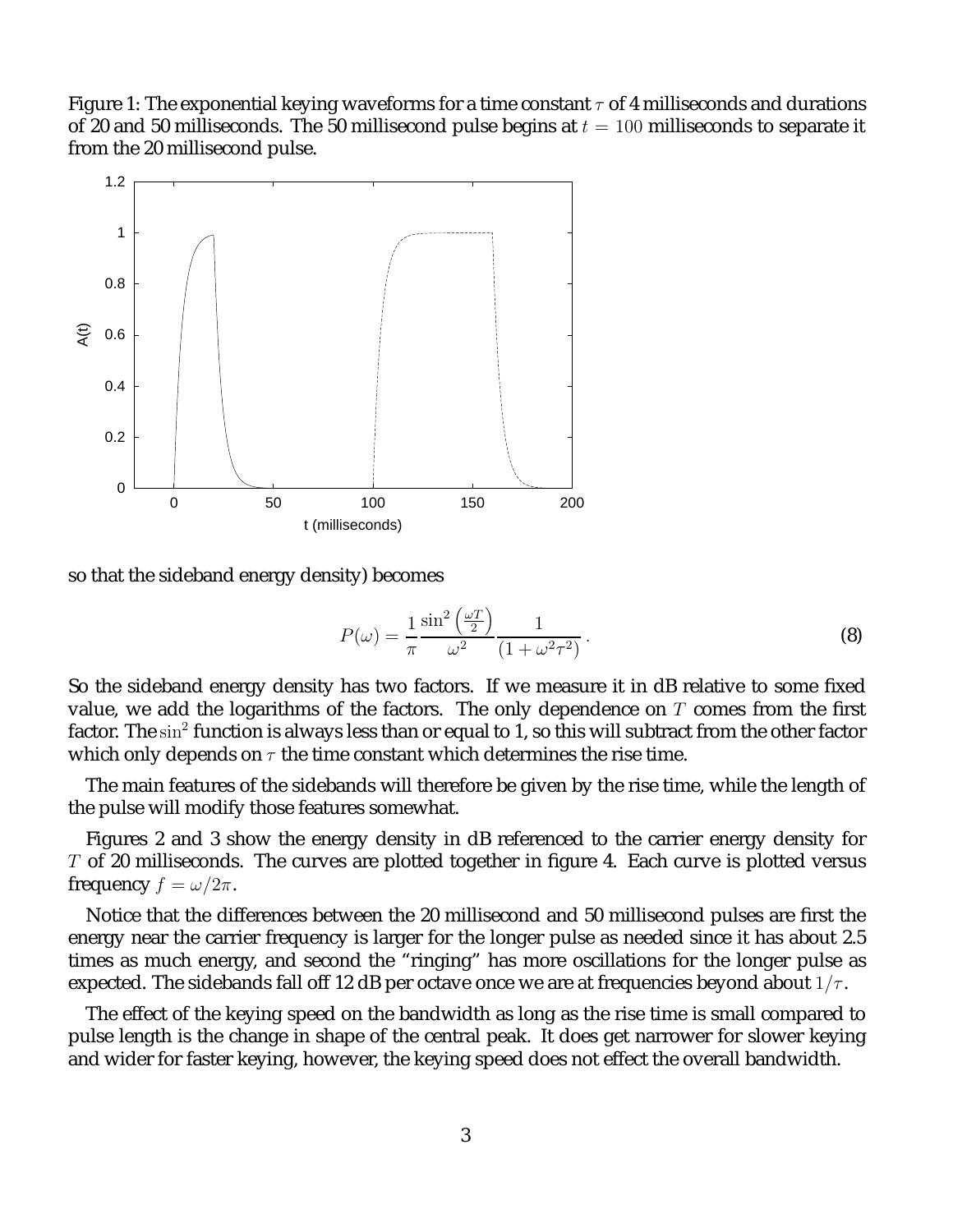Figure 2: The sideband energy density for an exponential keying wave form with  $\tau = 4$  milliseconds and  $T$  of 20 milliseconds. The carrier energy density is set to 0 dB.



Figure 3: The sideband energy density for an exponential keying wave form with  $\tau = 4$  milliseconds and  $T$  of 50 milliseconds. The scale is the same as figure 2.

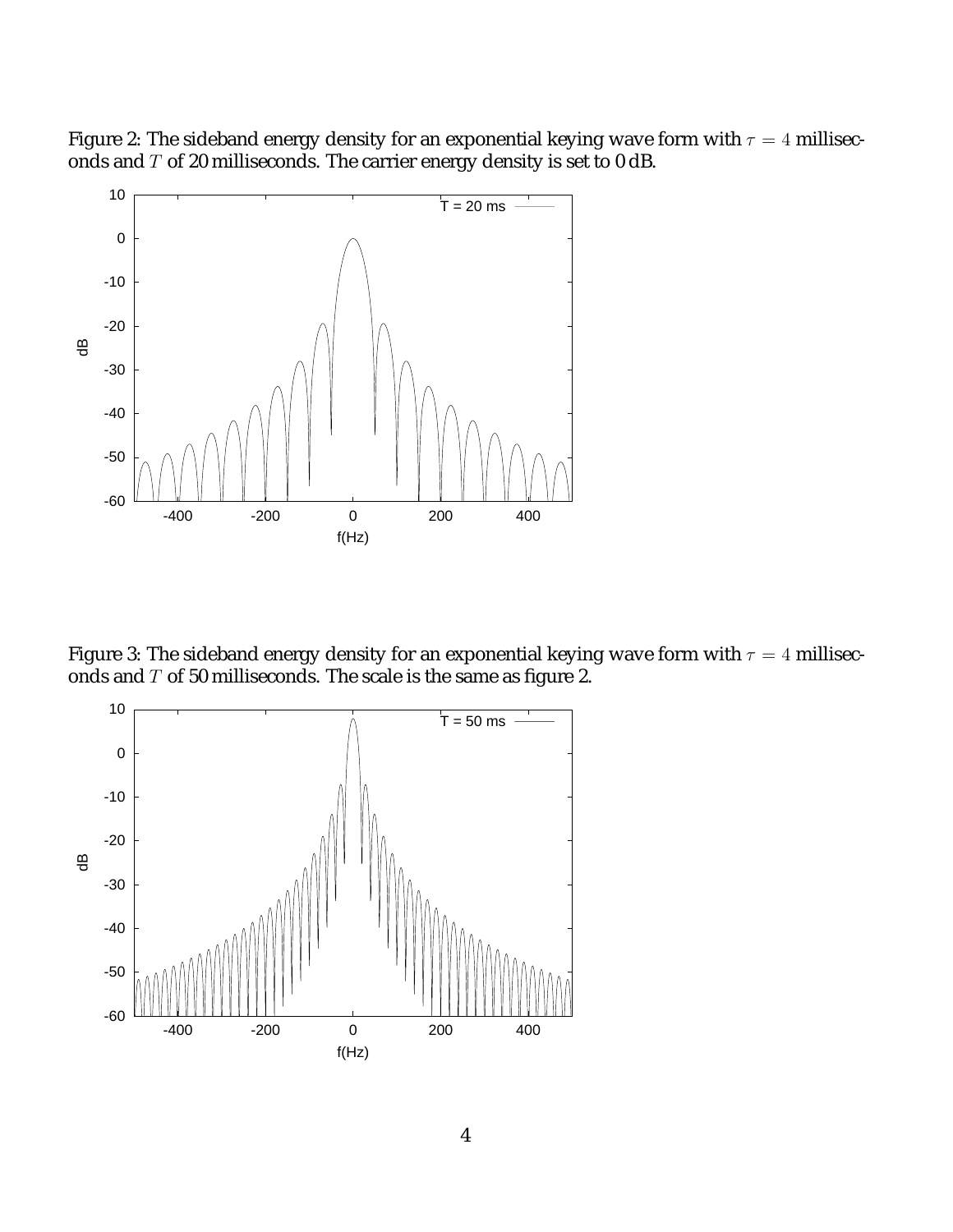

Figure 4: The plots of figures 2 and 3 combined.

### **4 General Pulse Shape**

I can write a general pulse shape as

$$
A(t) = E_r(t + T/2) - E_f(t - T/2)
$$
\n(9)

where  $E_r$  and  $E_f$  describe the rising and falling edges of a pulse and are positive functions that go to zero at large negative t and to 1 at large positive t. The Fourier transform of A is the sum of the transforms of the two terms. If the rising and falling edges have the same form, we can write

$$
A(t) = E(t + T/2) - E(t - T/2) = \int_{-\infty}^{\infty} dt' [\delta(t + T/2 - t') - \delta(t - T/2 - t')] E(t')
$$
 (10)

and integrating by parts gives the result

$$
A(t) = -\int_{-\infty}^{\infty} dt' S(t - t') \frac{dE(t')}{dt'} \equiv -\int_{-\infty}^{\infty} dt' S(t - t') E'(t')
$$
 (11)

where  $S(t)$  is a square pulse of width T,

$$
S(t) = \begin{cases} 1 & |t| < \frac{T}{2} \\ 0 & |t| > \frac{T}{2} \end{cases} \tag{12}
$$

and I have defined  $E'$  to be the derivative of  $E$ .

Since  $A(t)$  is written as a convolution, its Fourier transform is now the product

$$
\tilde{A}(\omega) = \tilde{S}(\omega)\tilde{E}'(\omega). \tag{13}
$$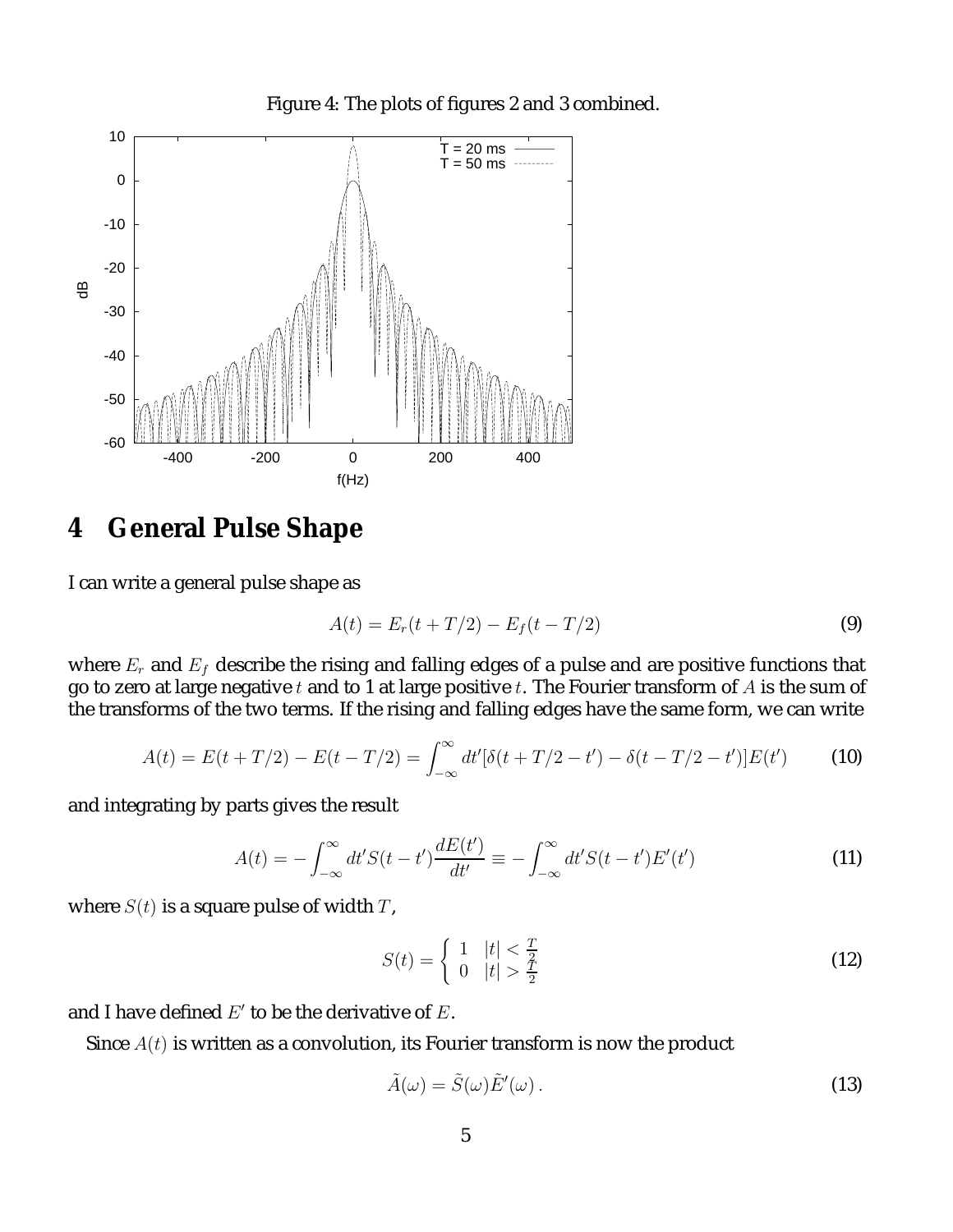For keying wave forms this has the nice interpretation that the spectrum is given by the spectrum of a square pulse of length  $T$  multiplied by a factor that is the Fourier transform of the slope of the rise and fall wave form.

Except for an unimportant change of the zero of time, the exponential case calculated above can be written as

$$
E(t) = \begin{cases} 0 & t < 0\\ 1 - e^{-t/\tau} & t > 0 \end{cases}
$$
 (14)

The Fourier transforms of these are

$$
\tilde{S}(\omega) = \frac{2 \sin \left(\frac{\omega T}{2}\right)}{\omega}
$$
\n
$$
\tilde{E}'(\omega) = -\frac{i}{1 + i\omega \tau}
$$
\n(15)

and the sideband energy density is exactly as before.

As we saw for the exponential case, the bandwidth is dominated by the rise and fall time. Therefore it seems reasonable to try to optimize the rise and fall waveform of the keying pulse. In terms of the function  $E'(t)$  whose integral is the rising and falling wave form, we want to simultaneously make its width in real time and in frequency small. One measure of this is the product of  $\Delta\omega$  and  $\Delta t$  where they are defined as the variances in frequency and time

$$
(\Delta t)^2 = \int_{-\infty}^{\infty} dt \, t^2 E'(t) - \left[ \int_{-\infty}^{\infty} dt \, t E'(t) \right]^2
$$
  

$$
(\Delta \omega)^2 = \int_{-\infty}^{\infty} d\omega \, \omega^2 \tilde{E}'(\omega) - \left[ \int_{-\infty}^{\infty} d\omega \, \omega \tilde{E}'(\omega) \right]^2.
$$
 (16)

This problem is well known in optics and quantum mechanics where it goes by the name of the minimum uncertainty wave-packet[1] . The solution is a gaussian

$$
E'(t) = \frac{1}{\sqrt{\pi \tau^2}} e^{-\frac{t^2}{\tau^2}}.
$$
\n(17)

The Fourier transform of this gaussian is

$$
\tilde{E}'(\omega) = e^{-\frac{\omega^2 \tau^2}{4}} \tag{18}
$$

and the keying wave form with this  $q(t)$  has  $E(t)=1/2[1 + erf(t/\tau)]$ 

$$
A(t) = \frac{1}{2} \left[ \text{erf}\left(\frac{t + T/2}{\tau}\right) - \text{erf}\left(\frac{t - T/2}{\tau}\right) \right]
$$
 (19)

where  $\text{erf}(x)$  is the error function[2] defined to be

$$
\text{erf}(x) = \frac{2}{\sqrt{\pi}} \int_0^x du e^{-u^2} \,. \tag{20}
$$

The differences in the keying wave form are shown by the turn on shape of the keying pulses in figure 5.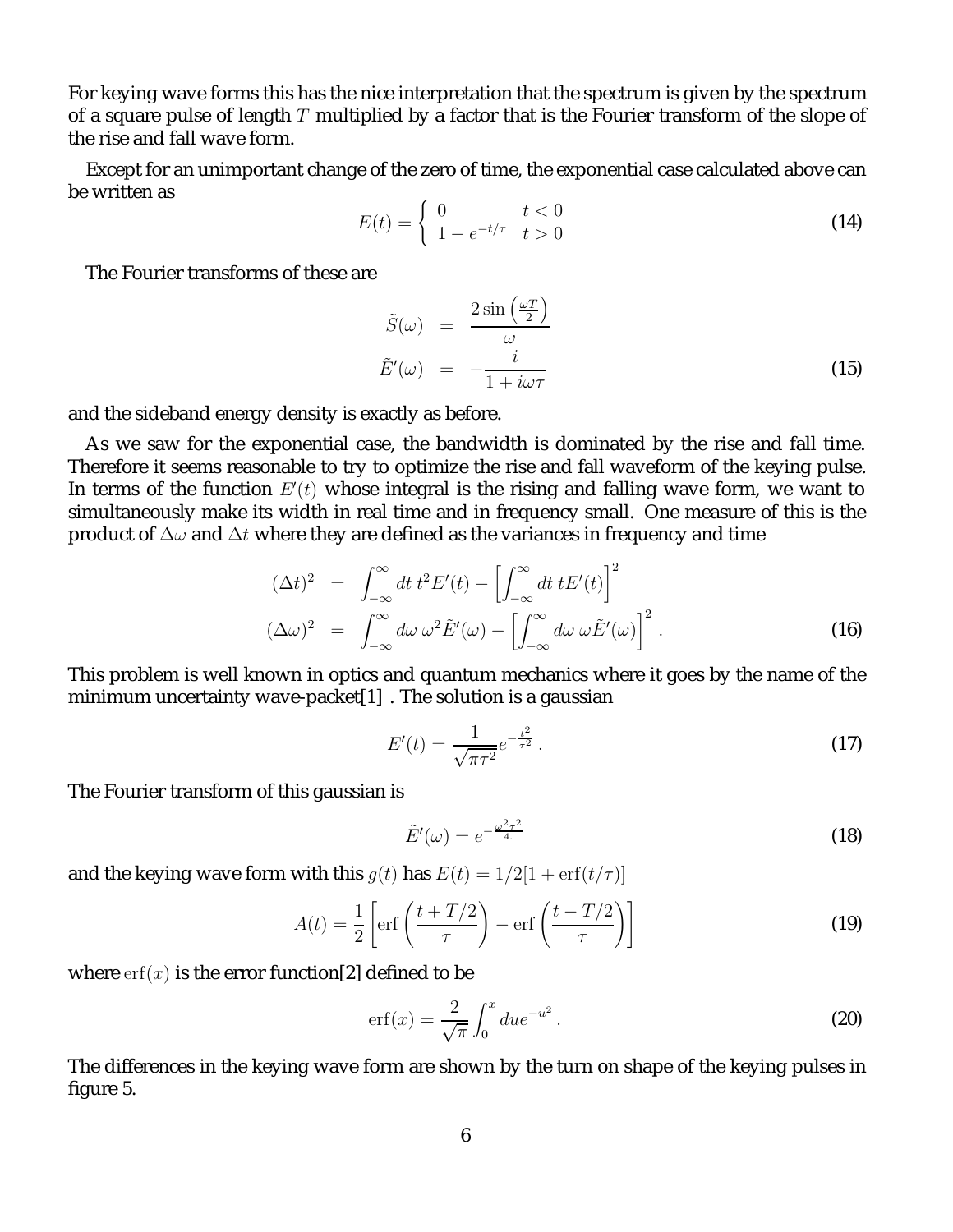Figure 5: A comparison of the error function turn on with the exponential turn on, both for their respective  $\tau$  values of 4 milliseconds.



Figure 6: The error function keying waveforms for  $\tau$  of 4 milliseconds and durations of 20 and 50 milliseconds. The 50 millisecond pulse begins at  $t = 100$  milliseconds to separate it from the 20 millisecond pulse.

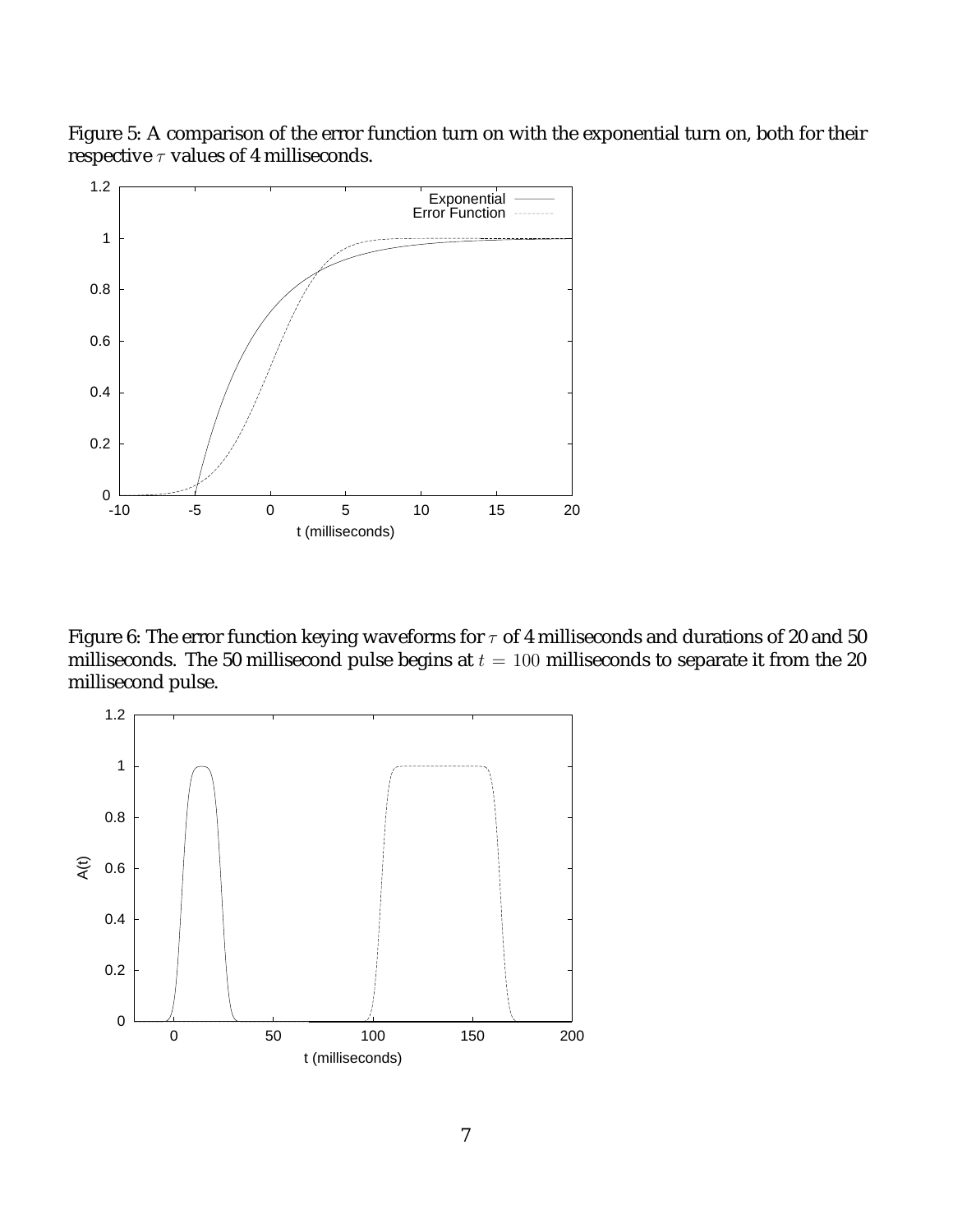Figure 7: The sideband energy density for an error function keying wave form with  $\tau = 4$  milliseconds and T of 20 milliseconds. The carrier energy density is set to 0 dB.



In figure 6 I show the keying wave form for  $\tau = 4$  milliseconds and  $T = 20$  and 50 milliseconds as in figure 1 for both the exponential and optimized wave form. Notice that the abrupt changes in the exponential form are absent from the error function form.

Figures 7 and 8 show the sideband energy density.

## **5 Extensions and Conclusions**

The sideband energy density for many pulse shapes factorizes. The first of the two factors is proportional to the Fourier transform squared of the square pulse and the second by the Fourier transform squared of the slope of the rise and fall. The analysis can be easily generalized to an arbitrary sequence of pulses. The Fourier transform of the single square pulse simply needs to be changed to the Fourier transform of the sequence of square pulses. For a given rise time, the error function shape for the rise and fall will attenuate unnecessary interference away from the carrier frequency much better than exponential keying.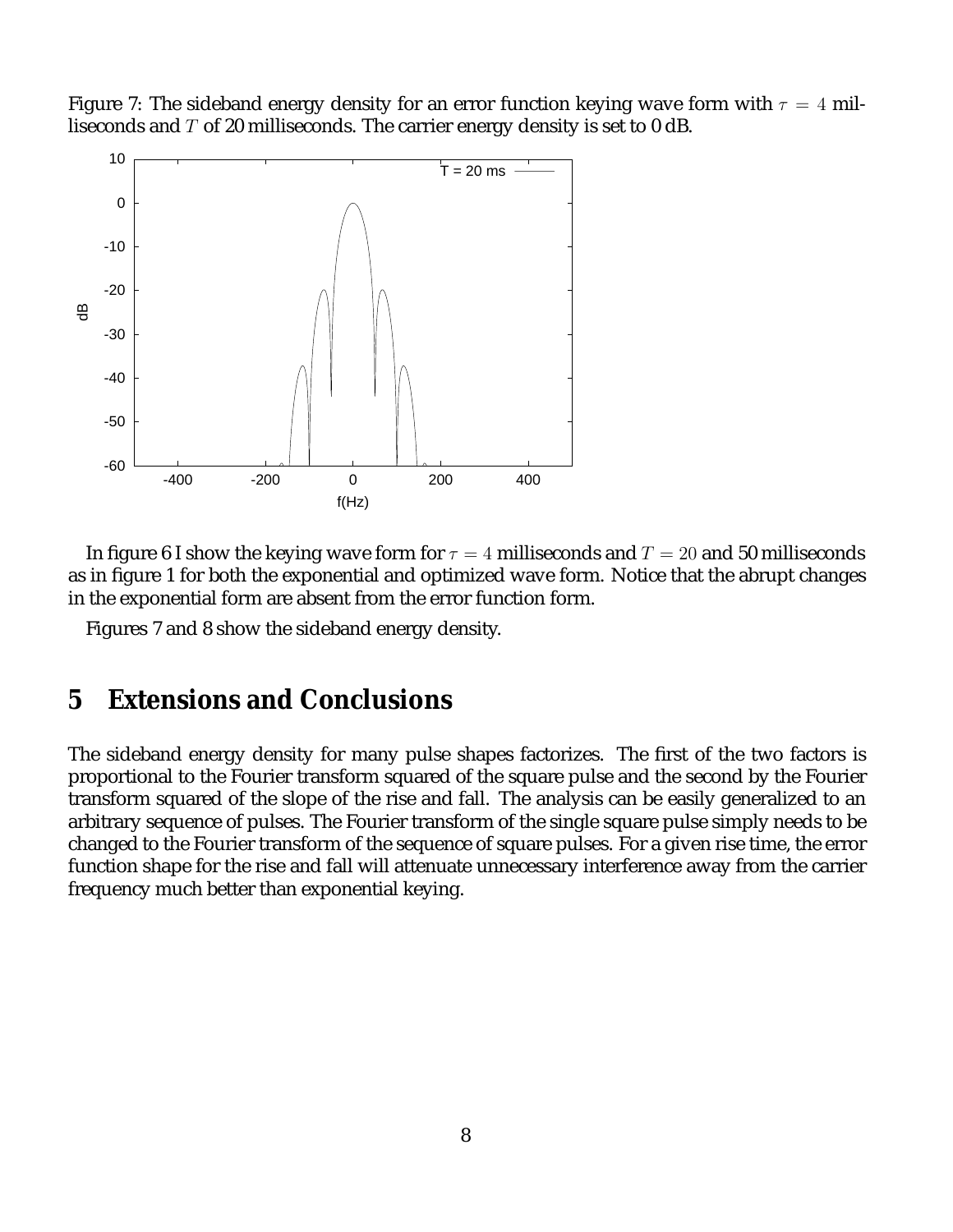Figure 8: The sideband energy density for an error function keying wave form with  $\tau=4$  milliseconds and  $T$  of 50 milliseconds. The scale is the same as figure 7.



Figure 9: The plots of figures 7 and 8 combined.